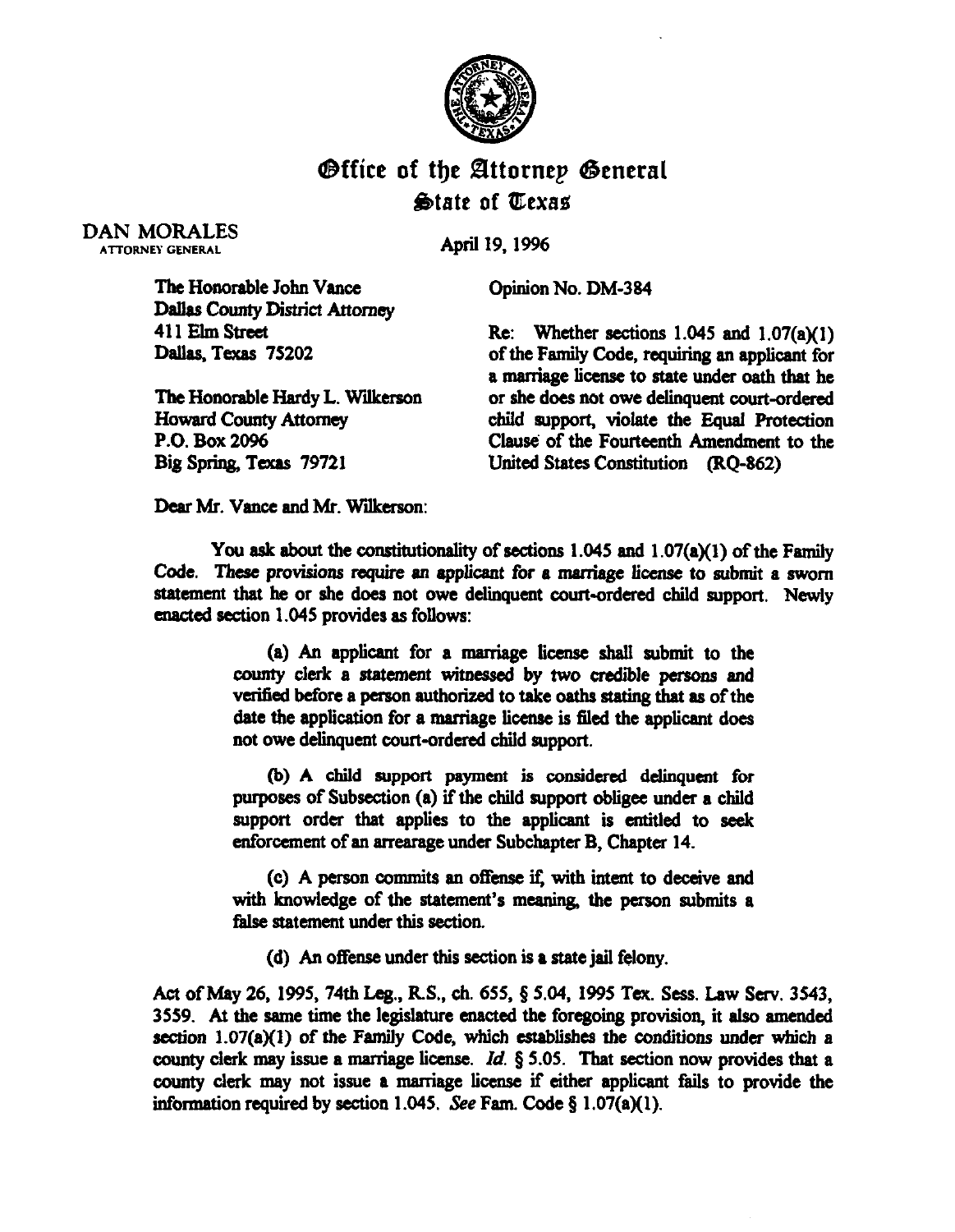*(~~-384)* 

You express concern that the foregoing provisions violate the Equal Protection Clause of the Fourteenth Amendment to the United States Constitution, citing *Zablocki* v. Redhail, 434 U.S. 374 (1978). In that case, the United States Supreme Court considered the constitutionality of a Wisconsin statute that prohibited certain persons, namely every Wisconsin resident "having minor issue not in his custody and which he is under obligation to support by any court order or judgment," from obtaining a marriage license without a court order. Id. at 375  $\&$  n.1. The statute provided that a court order giving permission could be granted only if the marriage applicant submitted proof of compliance with the support obligation and demonstrated that the children covered by the order "[were] not then and [were] not likely thereafter to become public charges."  $Id$ . The opinion of the Court, after affirming that the right to marry is fundamental, id. at 383-86, concluded that the statute significantly interfered with that fundamental right, and was therefore subject to strict scrutiny under the Equal Protection Clause, *id.* at 388. We believe a court faced with a constitutional challenge to the foregoing Texas statutes would conclude that Zablocki controls and would thus consider whether the statutes significantly interfere with the right to marry and, if so, whether they survive strict scrutiny.

In Zablocki, the Court recognized that reasonable state regulations that do not significantly interfere with decisions to enter into marriage may legitimately be imposed, but held that the statute at issue interfered "directly and substantially with the right to marry," id. at 387, for the following reasons:

> Under the challenged statute, no Wisconsin resident in the affected class may marry in Wisconsin or elsewhere without a court order, and marriages contracted in violation of the statute are both void and punishable as criminal offenses. Some of those in the affected class . . . will never be able to obtain the necessary court order, because they either lack the financial means to meet their support obligations or cannot prove that their children will not become public charges. These persons are absolutely prohibited from getting married. Many others, able in theory to satisfy the statute's requirements, will be sufliciently burdened by having to do so that they will in effect be coerced into forgoing their right to marry. And even those who can be persuaded to meet the statute's requirements suffer a serious intrusion into their freedom of choice in an area in which we have held such freedom to be fundamental.

Id.

We believe it is very likely that a court considering a constitutionai challenge to the Texas statutes would similarly conclude that they burden a fimdamentaJ right. Under the statutes, *no person may* obtain a marriage license in Texas without submitting the *sworn*  statement to the wunty clerk. A person who submits a false statement is subject to criminal penalties. Persons who owe delinquent court-ordered child support will be unable to obtain a marriage license until they have paid their child support obligations. Those who are financially unable to meet their child support obligations will not be able to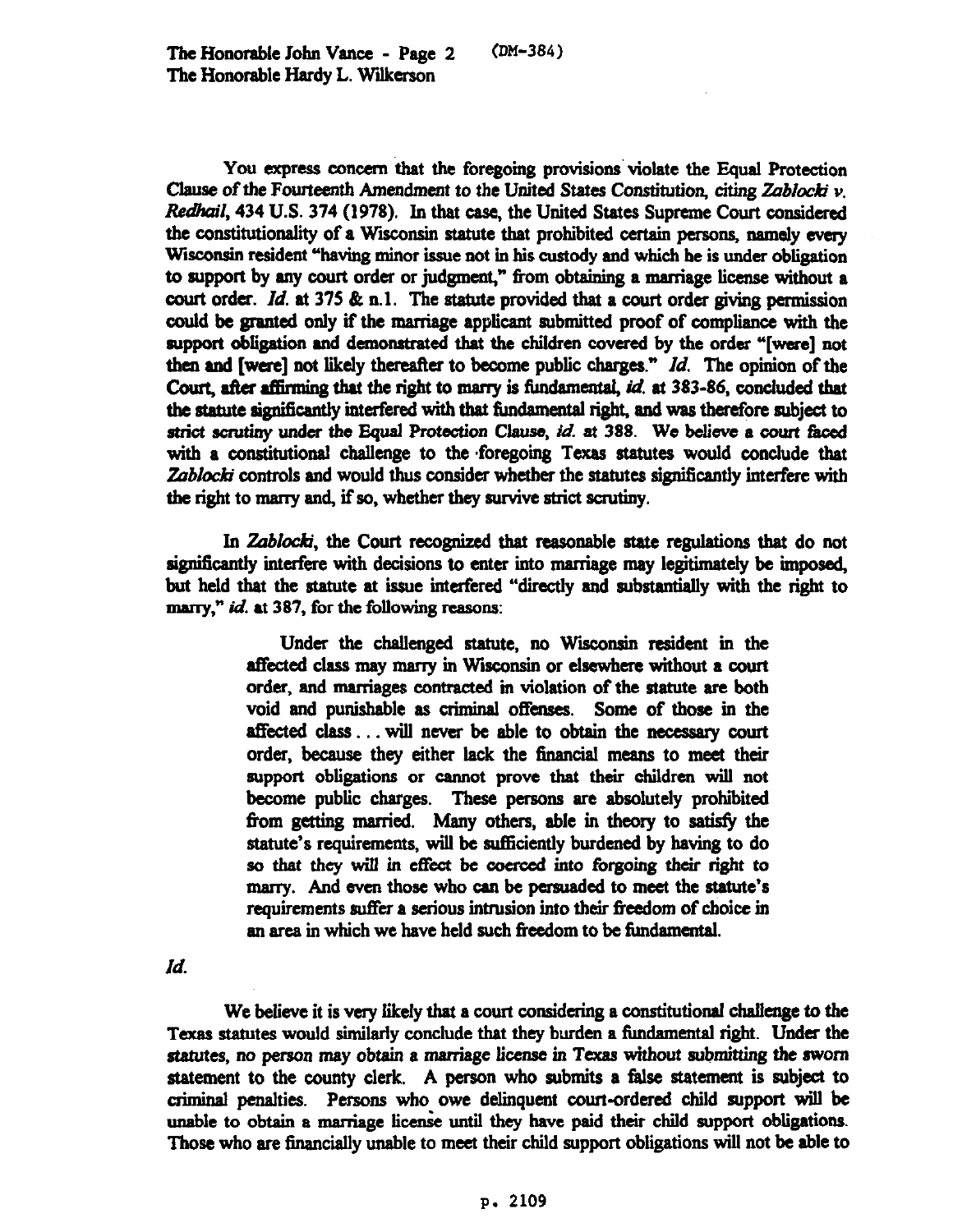submit such a statement and therefore will be precluded from entering into ceremonial maniage. "Many others, able in theory to satisfy the statute's requirementa will be sufficiently burdened by having to do so that they will in effect be coerced into forgoing their right to marry." *Id.* 

There is a significant difference between the Wisconsin statute and the Texas statutory scheme that we believe a court would consider. The Wisconsin statute provided that marriages contracted in violation of the statute were void. In this state, a marriage license is required for ceremonial marriage. See Fam. Code  $\S 1.01$ . This state, however, recognizes common-law marriage, which may, but need not, be evidenced by declaration of informal marriage. *Id.*  $\delta \S 1.91 - .95$ . Every marriage entered into in Texas is considered valid unless it is made void by law or it is made voidable by law and is annulled. *Id.*  $\S$  2.01. The fact that a party to a marriage makes a false statement under section  $1.045$  of the Family Code does not make the marriage void or voidable.<sup>1</sup> Moreover, the validity of a ceremonial marriage is not affected by any fraud, mistake, or *illegality* that *owurred in obtaining the marriage license. Id. 5 2.02.2* 

Therefore, unlike the Wisconsin statute, the Texas statutes do not absolutely preclude a person who owes delinquent court-ordered child support from entering into a legally valid marriage. He or she may do so by obtaining a marriage license in violation of section 1.045 and entering into a ceremonial marrisge (which will be valid despite the *illegality, see id.).* or entering into a common-law marriage with or without tiling a declaration of informal marriage. We do not believe that a court would necessarily conclude on the basis of this fact, however, that the Texas statutes impose any less significant burden on the right to marry. A person who illegally obtains a marriage license would be subject to criminal prosecution under subsections (c) and (d) of section 1.045. Furthermore, many couples, for religious or other deeply held personal reasons, may not view common-law marriage as an option.'

 $2$ The validity of a ceremonial marriage is also not affected by the lack of authority of the person conducting the marriage ceremony.  $Id.$  § 2.03.

<sup>3</sup>Ceremonial marriages may be conducted by Christian ministers and priests, Jewish rabbis, and persons who are officers of religious organizations and who are duly authorized by the organization to conduct marriage ceremonies. See id.  $$ 1.83(a)(1) - (3)$ . Thus, ceremonial marriage is generally understood as the means of entering into religiously sanctioned marriage that is recognized by the state. While a common-law marriage may in some cases be religiously sanctioned, it would not be recognized by the state for that reason. Ceremonial marriage is also generally understood as the means of entering into

<sup>&</sup>lt;sup>1</sup>A marriage is void only if the parties to it are related within a prohibited degree of consanguinity, Fam. Code  $\S 2.21$ , or if either party was previously married and the prior marriage is not dissolved, id. § 2.22. A marriage is voidable if one of the parties to the marriage is underage or was under the influence, incompetent, or permanently impotent at the time of the marriage.  $Id. \S \S 2.41, .42, .43,$ .45. A marriage is also voidable by a party if the other party used fraud, duress, or force to induce the party to enter into the marriage, id. § 2.44, or concealed the fact that he or she was divorced from a third party within the thirty day period preceding the marriage, id. § 2.46. In addition, a marriage is voidable if the marriage ceremony takes place within 72 hours following the issuance of the marriage license. Id.  $$2.48.$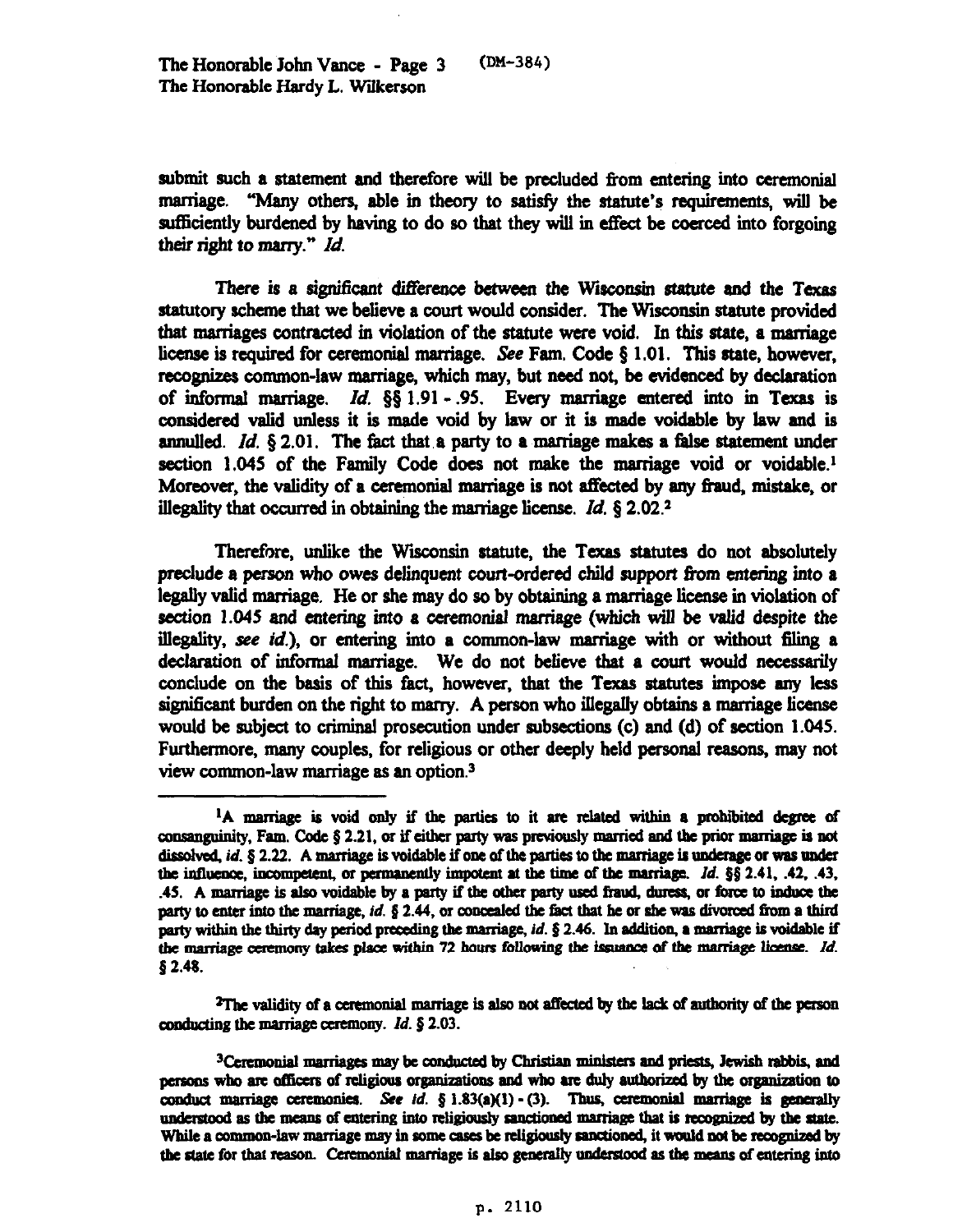Assuming that a court were to conclude that sections  $1.045$  and  $1.07(a)(1)$  burden a fundamental right, it would then consider the state's interests:

> When a statutory classification significantly interferes with the exercise of a fundamental right, it cannot be upheld unless it is supported by sufficiently important state interests and is closely tailored to effectuate only those interests.

Zablocki, 434 U.S. at 388. The state of Wisconsin asserted that the statute at issue in Zablocki served two interests: "the permission-to-marry proceeding furnishes an opportunity to counsel the applicant as to the necessity of fulfilling his prior support obligations; and the welfare of the out-of-custody children is protected." Id. The Court assumed that these interests were legitimate and substantial, but concluded that the statute could not be sustained because "the means selected by the State for achieving these interests unnecessarily impinge on the right to marry." Id. There was no evidence that the statute was designed to further the first interest. See id. at 388-89. With respect to the second interest, the Court concluded that the "collection device" rationale could not justify the statute's broad infringement on the right to marry for the following reasons:

> First, with respect to individuals who are unable to meet the statutory requirements, the statute merely prevents the applicant from getting married, without delivering any money at all into the hands of the applicant's prior children. More importantly, regardless of the applicant's ability or willingness to meet the statutory requirements, the State already has numerous other means for exacting compliance with support obligations, means that are at least as effective as the instant statute's and yet do not impinge upon the right to marry [including wage assignments, civil contempt proceedings, and criminal penalties].

*Id.* at 389-90. The Court also dismissed the suggestion that the statute protected the ability of applicants to meet support obligations by preventing them from incurring new support obligations:

> [T]he challenged provisions ... are grossly underinclusive with respect to this purpose, since they do not limit in any way new financial commitments by the applicant other than those arising out of the contemplated marriage. The statutory classification is substantially overinclusive as well: Given the possibility that the new spouse will actually better the applicant's financial situation by contributing income from a job or otherwise, the statute in many

<sup>(</sup>footnote continued)

marriage sanctioned by a civil ceremony conducted by a judge. See id.  $\S$  1.83(a)(4), (b) (specifying judges who are authorized to conduct marriage ceremonies).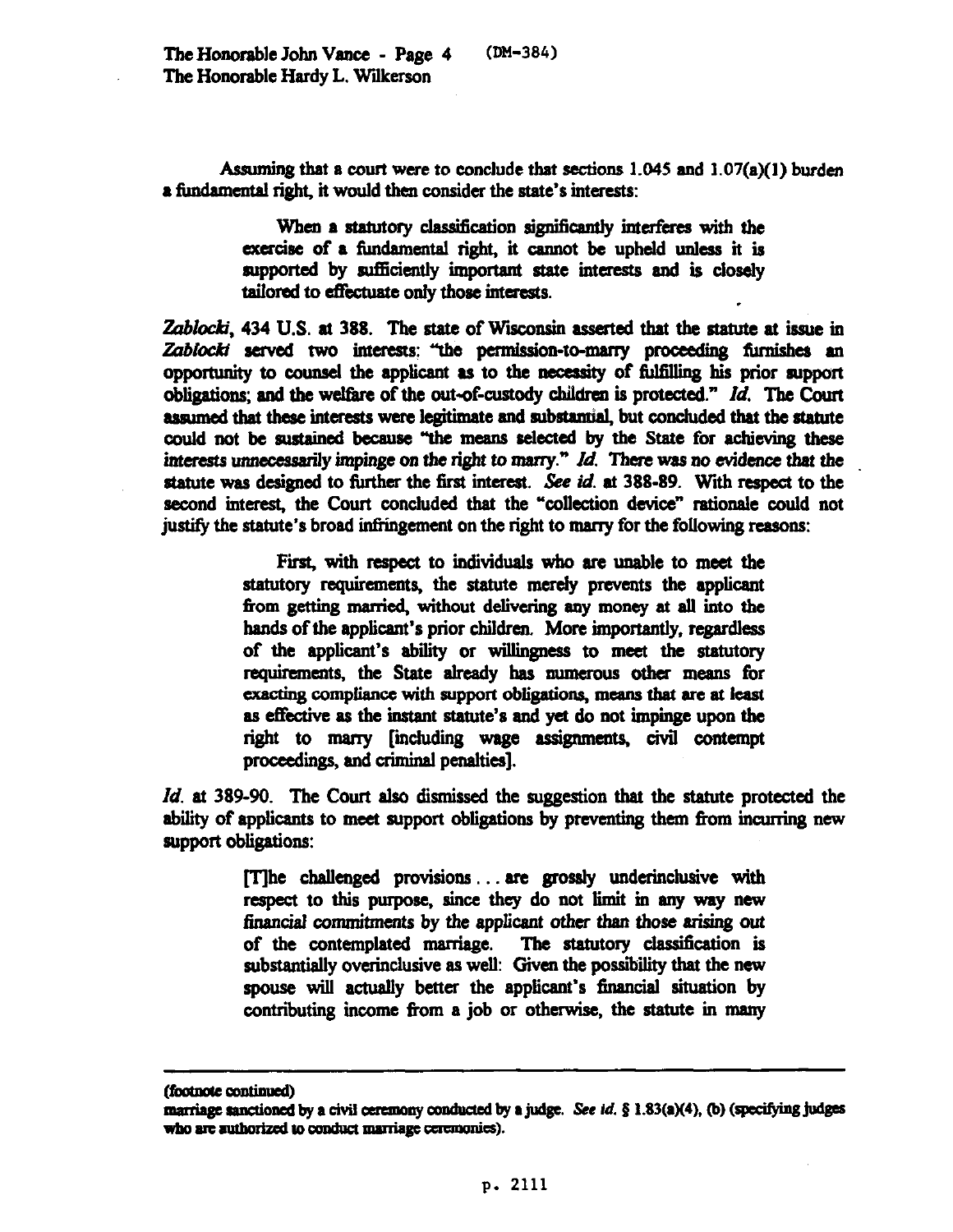cases may prevent affected individuals from improving their ability to satisfy their prior support obligations.

## *Id. at 390.*

We assume the legislature enacted section 1.045 and amended section  $1.07(a)(1)$ in order to protect the economic interests of marriage applicants' prior children by encouraging the payment of support obligations and preventing delinquent obligors from incurring new child support obligations.<sup>4</sup> It is very likely that a court applying the standard articulated in Zablocki would determine that the Texas statutes are not narrowly tailored to achieve only those interests. Like the Wisconsin statute, the Texas statutes merely preclude a marriage license applicant who is delinquent from entering into ceremonial marriage, without obtaining funds for the applicant's prior children. Furthermore, the state of Texas, like the state of Wisconsin, has many more effective means of enforcing court-ordered child support. See, e.g., Fam. Code chs. 157 (enforcement of child support orders), 158 (withholding from earnings for child support). 231 (Title IV-D program), 232 (suspension of license for failure to pay child support). The Texas statutes also suffer the same defects as the Wisconsin statute with respect to the goal of preventing delinquent child support obligers from hcurring new child support obligations: they do not limit in any way new fmancial commitments by an applicant other than those arising out of the contemplated ceremonial marriage<sup>5</sup>, nor do they take into account the possibility that the new spouse will actually better the applicant's financial situation by contributing income, thus improving the applicant's abiity to satisfy prior support obligations. For these reasons, it is the opinion of this office that sections  $1.045$ and  $1.07(a)(1)$  of the Family Code unnecessarily impinge on the right to marry and therefore violate the Equal Protection Clause.<sup>6</sup>

<sup>&</sup>lt;sup>4</sup>We have reviewed the legislative history of section 1.045 and the amendment to section 1.07(a)(1), including both bill analyses and floor debates, and have found no expression of legislative intent or purpose.

<sup>&</sup>lt;sup>5</sup>The statutes are also grossly underinclusive with respect to this purpose because they do not limit financial commitments that delinquent obligors may take on by entering into common-law marriage.

<sup>&</sup>lt;sup>6</sup>Similar statutes in other states have been found unconstitutional by courts applying the standard articulated in Zablocki. See Cooper v. Utah, 684 F. Supp. 1060, 1969-70 (C.D. Utah 1987) (holding unconstitutional Utah statute providing that person ordered to pay child support by court may not lawfully enter into marriage unless he or she establishes that he or she is current in payment of obligation); Miller v. Morris, 386 N.E.2d 1203, 1204-05 (Ind. 1979) (holding unconstitutional Indiana statute providing that marriage license shall not be issued to any person who has dependent children unless he or she submits proof that he or she is in compliance with support orders).